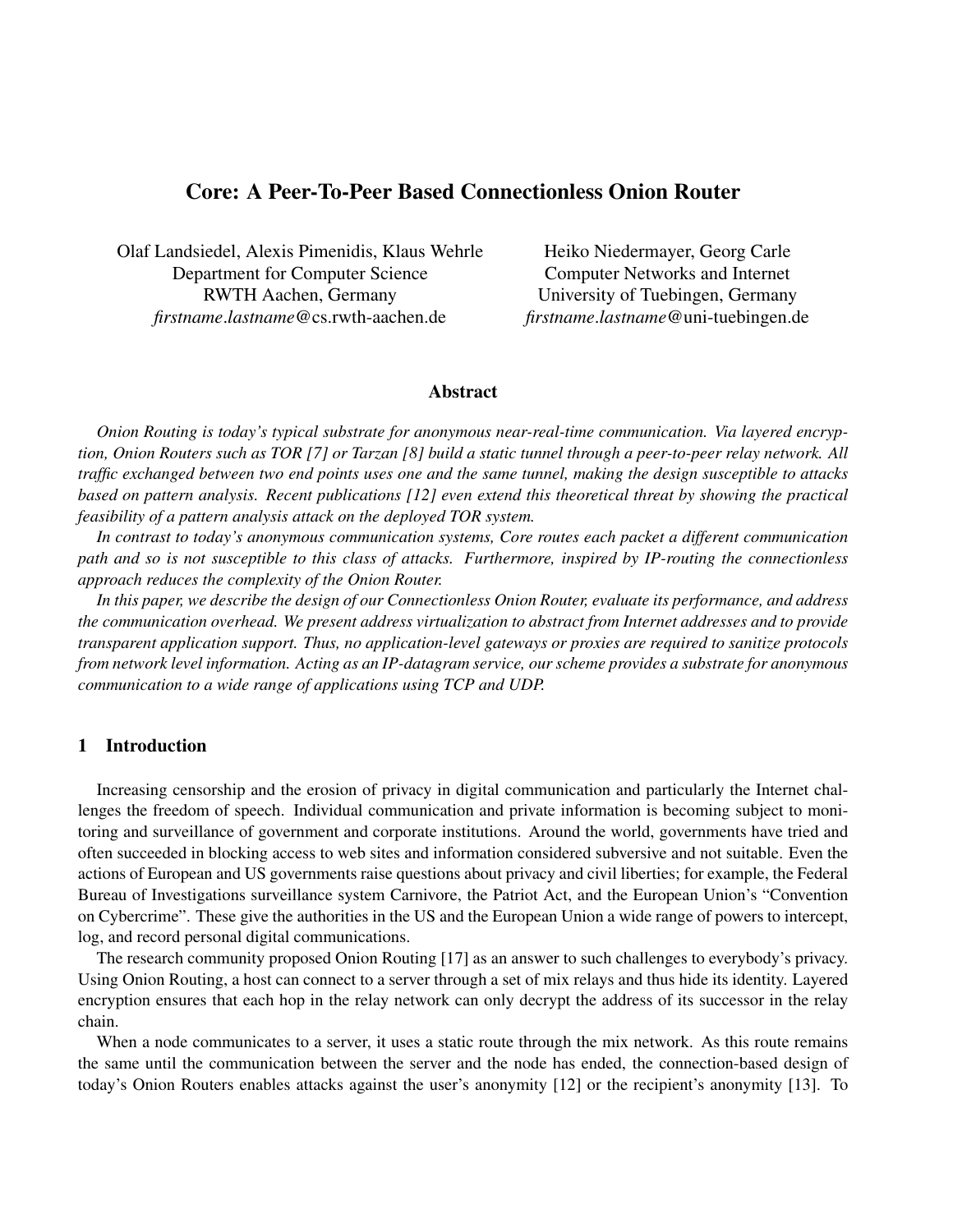attack a connection, the adversary applies a traffic pattern to one of the relays of the connection. This pattern then interferes with the communication between the server and the node and can thus be measured at both of them.

Instead of using a static route between two nodes, Core routes each packet along a different path to its destination – making pattern attacks, as the one described above, useless. Furthermore, the connectionless design is inspired by the IP-routing in the Internet. Thus, a relay does not maintain state and flow information for the connections as in TOR. This reduces the complexity of the design and the architecture, allowing for small memory footprints and the ease of implementation of Core nodes.

The remainder of this paper is structured as follows. First, section 2 addresses related work and discusses the differences to our approach. Section 3 gives a deeper insight into TOR and the pattern-based attack. Next, section 4 presents Connectionless Onion Routing as our solution to this class of attacks and discusses the design challenges we faced. Section 5 discusses anonymous services and section 6 addresses threats to anonymity. Next, section 7 evaluates the performance of the proposed approach. Section 8 discusses future work and concludes the paper.

## 2 Related Work

In this section, we address the shortcomings of today's near real-time anonymous communication schemes. Their design principle is the Chaumian Mix [4], in which e-mail traffic is forwarded through a set of cascading mixes to hide the sender's identity. The traffic enters one of the mixes and leaves the mix network at some random point. To reduce the impact of malicious mixes, the route through the mixes is set up via layered encryption. Thus, each mix only can decrypt the information about its successor in the cascade. Based on this design, various systems have been proposed enabling near real-time communication for services like web browsing: Onion Routing [17], TOR [7], Freedom [3] and Web Mixes [2]. They use a static set of relays and therefore suffer from drawbacks like limited scalability and fault tolerance. Furthermore, they are easy to attack via Denial of Service or legal approaches, as the set of mixes is well known. Systems like MorphMix [14] and Tarzan [8] avoid this problem since they are based on peer-to-peer networks. However, they suffer from the dynamics of an overlay network and the limited bandwidth each node can provide. All the above mentioned systems rely on static routes and are thereby susceptible to pattern-based attacks.

To our best knowledge, our work is the first to propose Connectionless Onion Routing, i.e. to route each packet along a different path for low latency anonymous networks. The closest work to Core is a theoretical paper by Serjantov and Murdoch [15] about splittinglarge messages in remailer systems [6, 11]. It analyzes the usage of independent routes for each packet of a message to prevent an eavesdropper at the first mix from determining the message size and therefore being able to correlate this with an eavesdropper located near other mix nodes. As nodes are repeatedly used as first relay in a path, the packet flow is exponentially distributed to prevent the first relay from estimating the message size. This theoretical analysis primarily refers to remailer systems. However, in private communication, its authors confirmed that most arguments also apply to onion routing.

### 3 Background

In this section, we present a deeper insight into "The Onion Router" (TOR) and the pattern-based attack. It is necessary to discuss both in more detail as the attack against anonymity is one of the motivations for our work.

## 3.1 Understanding TOR

The TOR network is designed to provide anonymous TCP connections to arbitrary Internet servers. The network consists of hundreds of nodes that relay traffic and thereby hide the stream's origin. Data flow in TOR is similar to conventional circuit switched networks, as each TOR node represents a switch. The initiator of a TCP stream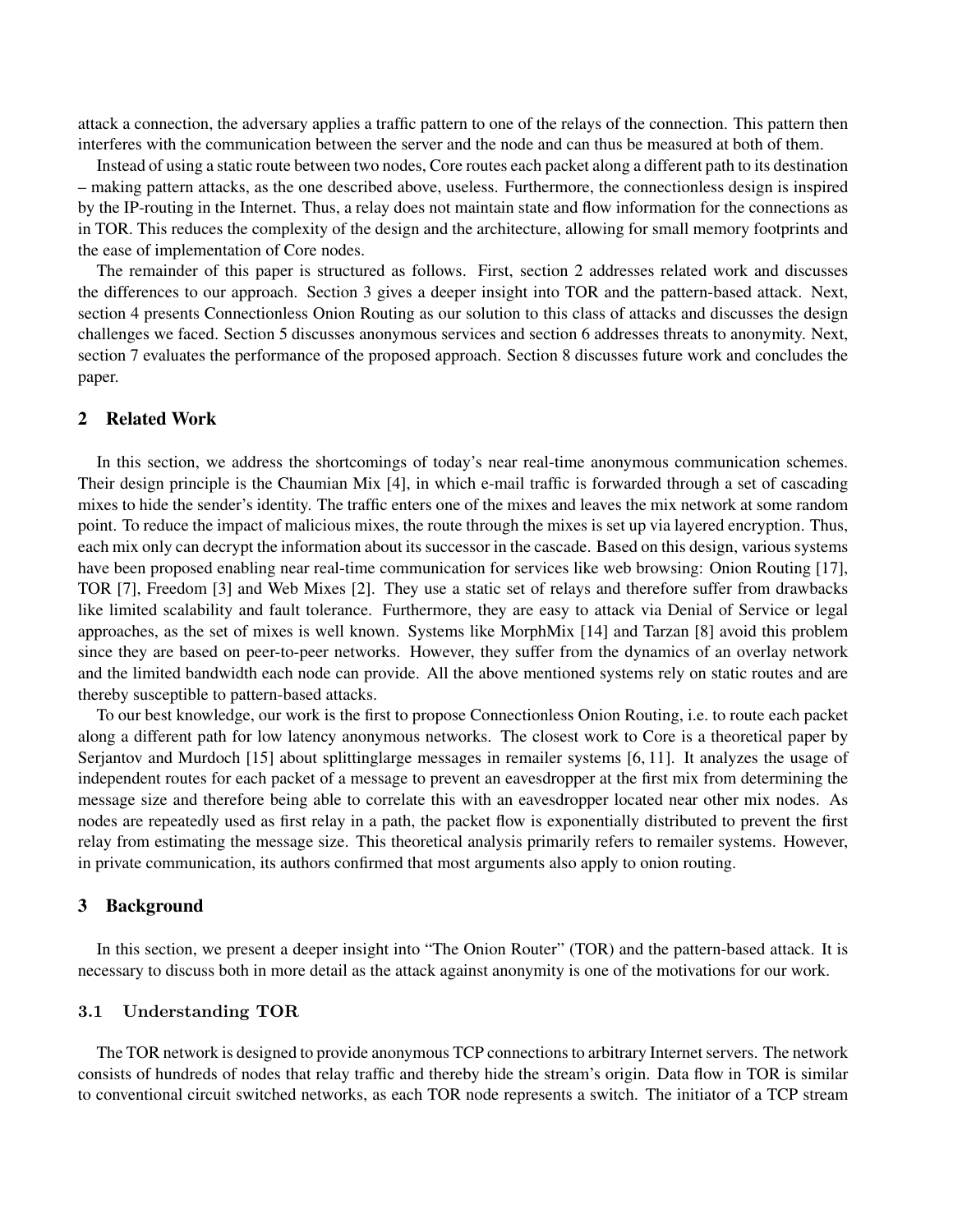creates a TOR circuit by connecting to a first randomly selected TOR node (relay). With a Diffie-Hellmann key exchange, both negotiate a secret key and thereby establish a secure channel. Via the relay, the initiator can connect to further TOR nodes and thus build a chain of relays. Commonly, TOR uses three relay nodes.

Messages are encrypted multiple times (layered encryption). Each relay removes one layer of encryption to determine its successor and to change the cipher text. Thus, no correlation of incoming and outgoing streams is possible. Furthermore,the layered encryption ensures that each node only knows its successor on the path.

The last TOR node in the chain is the exit point. Via this node, the initiator can connect to standard web servers or set up ssh sessions to arbitrary nodes in the Internet.

#### 3.2 Attacking TOR

After discussing TOR's architecture, we introduce the pattern-based attack [12] in this section as an example of an practical and feasible attack on this network. All connections relayed by a TOR node share its limited bandwidth and processing power. For example, when one node relays traffic for two other nodes, they share the available bandwidth equally. Thus, relayed connections interfere with each other. To attack the TOR network, the adversary needs to control a TOR node (the threat model allows for malicious TOR nodes) and send a specific traffic pattern to a selected TOR relay. As the bandwidth of the relay is shared, this traffic pattern will interfere with the existing streams of the node. Therefore, the pattern can be retrieved with conventional traffic-analysis techniques [5] from the nodes that relay the attacked streams. Furthermore, for the same reason it can be seen at the source and destination of the stream. Thus, communication in TOR is not anonymous anymore.

The attack is based on the fact that TOR nodes have limited bandwidth which is shared between all relays. Therefore, any participating node can perform this attack, making it possible even for adversaries with few resources to threaten anonymous communication in the TOR network.

### 4 Introducing Core

This section introduces our solution to the attacks presented in the previous section. In particular, we discuss the architecture of the Connectionless Onion Router.

Today's Onion Routers operate connection oriented. Thus, when the tunnel is set up, each relay stores session information, e.g. symmetric keys, state information, successor, and predecessor. As Core operates connectionless, such a session setup cannot be done<sup>1</sup> and is unnecessary<sup>2</sup>. Therefore, in Core, each packet needs to maintain the information about all relays in path and the corresponding asymmetric keys.

Core uses elliptic curve cryptography based Diffie-Hellman key exchange to generate symmetric keys for decrypting the information about the successor on each relay. Assume that the sender has generated a public / private key pair and that it knows the public key of the relay. From its own private key and the relay's public key, it can retrieve a shared secret, i.e. a symmetric key. With this key, it encrypts the information about the next hop(s) and the destination. By adding its own public key to the header, it ensures that the relay itself can retrieve the symmetric key and determine its successor on the path (see Fig. 1). By applying this scheme to each hop, Core ensures that each relay knows only about its successor. Additionally, padding packets to constant length prevents relays from identifying the length of the path and their position in it.

To reduce the computational and the bandwidth overhead we use elliptic curve cryptography (ECC). Compared to RSA, ECC keys are much shorter. We use a key length of 192 bit, which has a security level similar to 2048 bit RSA keys. Additionally, encryption, decryption, key generation, and elliptic curve based Diffie-Hellmann key exchange (ECDH) are significantly faster than in RSA-based schemes [10].

<sup>&</sup>lt;sup>1</sup>This is good for security reasons.

 $2$ This is good to achieve a small memory footprint.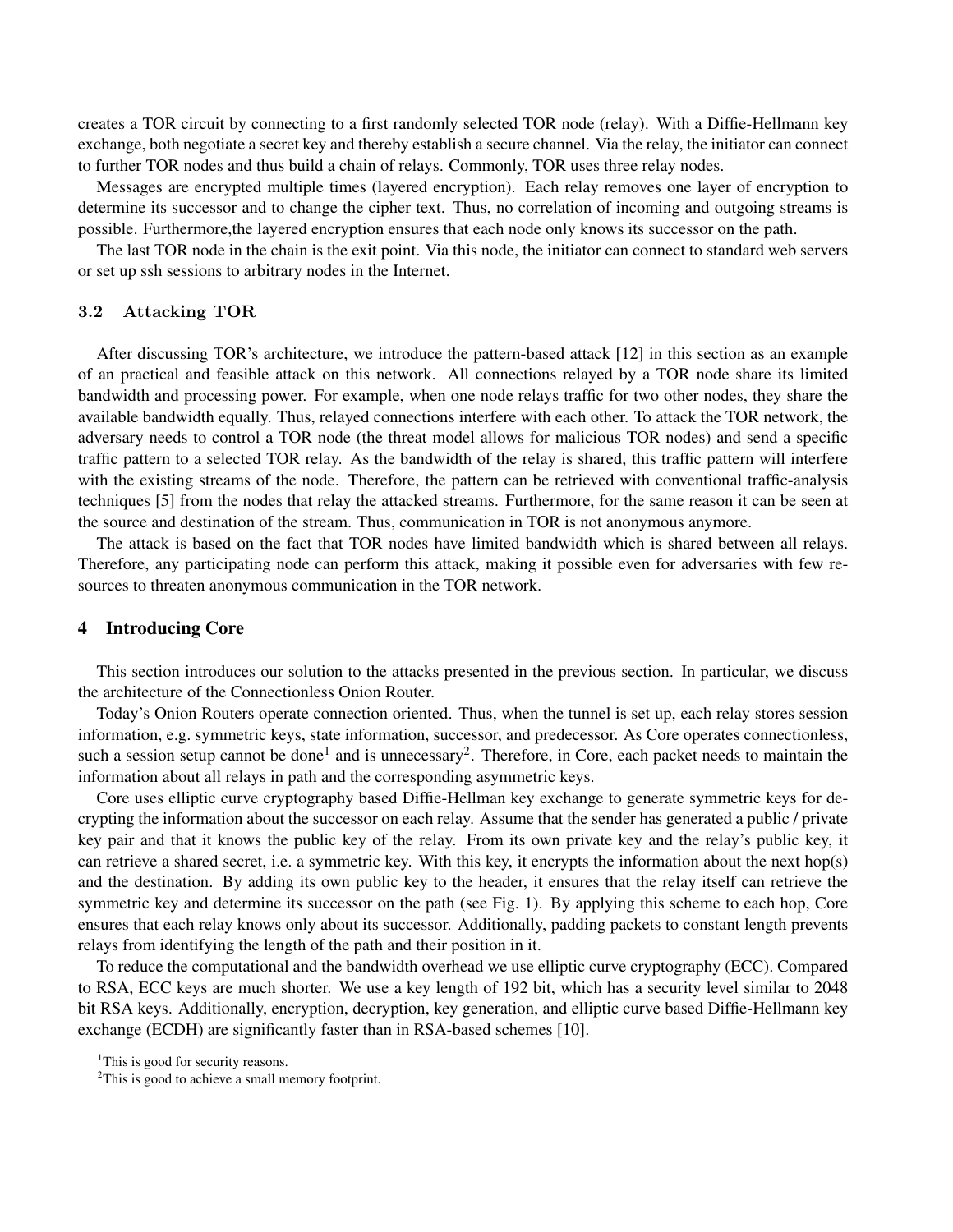

Figure 1: Path information: similar to onion routing, the layered public key encryption ensures that each hop can only determine its successor.

Additionally, the sender adds a return route – leading back to itself – to the packet. Using this return route, the receiver can send an answer back to the sender. When forwarding a packet, a relay stores the previous and next relays and the corresponding key for some minutes to prevent the reuse of routes. This is important as the repeated use of a route would enable the pattern attack and so threaten the anonymity of the path destination.

### 4.1 Path Concatenation

So far, we discussed how a sender can communicate with a known receiver. However, we did not discuss how the receiver itself can stay anonymous.

We propose a path concatenation scheme to enable receiver anonymity. An anonymous service (hidden service) publishes a route to itself in some out-of-band media (see section 4.2). The sender retrieves this information and adds its own hops to the route by adding more layers of encryption to the path section. For example, assume that Bob offers an anonymous service, that Alice wants to communicate to this service, and that she retrieved a route to the anonymous service. First, Alice selects a number of random nodes to relay her traffic in order to stay anonymous herself (see Fig. 2). Next, Alice concatenates the nodes she selected and the communication path she retrieved. Thus, she selected the head and Bob the tail of the path (see Fig. 1) and both stay anonymous.

Furthermore, the Core design has to ensure that nobody can impersonate an anonymous service and offer – potentially malicious – own services instead. We use public / private key-based signatures to protect against impersonation. Thus, Bob computes a key pair and the public key becomes his anonymous identity. When Bob publishes a path section, he signs it with his private key. Knowing Bob's anonymous identity, a Core node can verify the issuer of the path sections.

### 4.2 Service Directory

As discussed in the previous section, Core needs a lookup service to provide paths to anonymous services. In Core, the service directory provides this information. To hide its identity, a Core node communicates with the service directory anonymously. In more detail, it provides the following services:

- Relay discovery: each Core node can retrieve other Core nodes from the directory and use these to relay traffic. Furthermore, it registers itself as relay. Retrieving Core nodes can be done anonymously or directly to enable bootstrapping.
- Virtual IP addresses: to address anonymous services, each Core node can retrieve a virtual IP address (e.g. 10.2.3.79) from the service directory. This IP address is unique in the Core system and other nodes can use it to address and to connect to a service.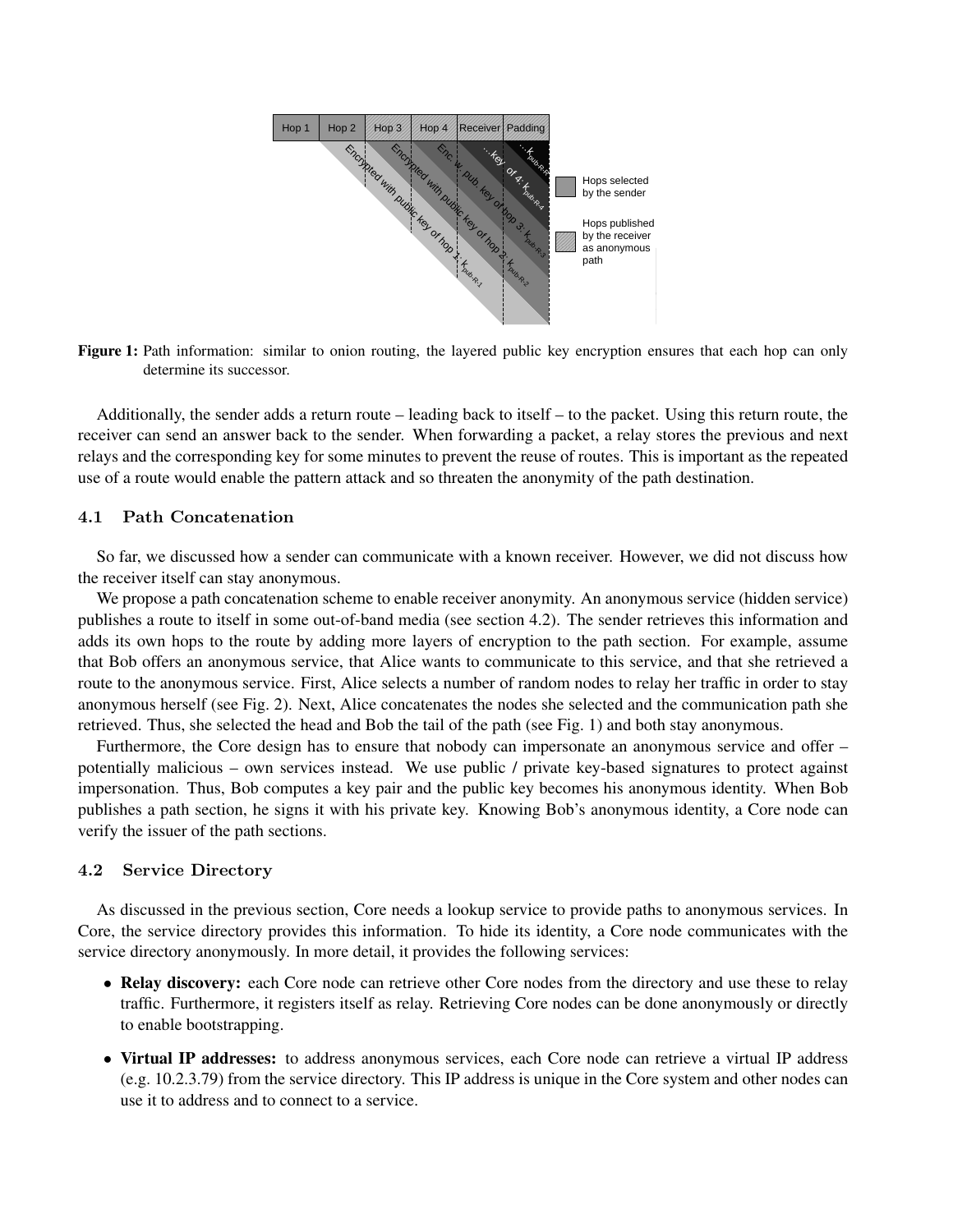

Figure 2: Sender and receiver independently select a number of hops on the anonymous communication path.

- Name Service: next to virtual IP-addresses, we allow Core nodes to register a domain name.
- Path sections: to connect to a service, the sender needs to retrieve a path section pointing to the desired service. Thus, a service can store such path sections in the service directory.

The service directory can either be a highly scalable and redundant peer-to-peer network (e.g. a DHT) or a set of dedicated machines. When communicating with the service directory, a Core node signs its messages to prove its anonymous identity.

## 4.3 Key Caching

Core benefits from elliptic curve cryptography as its keys are shorter and cryptographic operations are significantly faster than traditional RSA. These two factors make the design of a Connectionless Onion Router possible. However, ECC is still slower by an order of magnitude than symmetric key operations [10]. Thus, Core caches keys to reduce the number of ECC operations drastically.

Packet forwarding consists of two operations. First, a relay computes the symmetric key via Diffie-Hellmann key exchange and then it decrypts the packet with this symmetric key. Of these two operations, the Diffie-Hellmann key exchange is the more computationally expensive one, as it bases on asymmetric cryptography. Thus, Core tries to reduce the overhead of this operation.

When a Core node uses a relay again, at any point in the relay path, it will reuse the same key set with a certain probability. Thus, the sender and the relay cache the asymmetric and symmetric keys for a while. When the key is reused, the sender and the relay do not need to recompute the symmetric key. Our evaluation (see section 7) shows that key caching can drastically increase the throughput of the Core system. Note that this technique allows the relays, sender and receiver each two distinctive choices: sender and receiver have the choice to decide themselves between performance and confidentiality, while relays have the possibility to choose a tradeoff between processing power or memory. While both choices are independent, we expect this feature to have a very positive impact on the deployment.

### 4.4 Legacy Support

For a fast adoption of Core by a wide user range, it is necessary that the user can reuse his unmodified networking applications in the Core environment. Commonly, networking applications use TCP and UDP protocols, which depend on the IP protocol. To provide support for such legacy applications Core resides on the network level and is transparent to applications, i.e. Core provides an IP overlay to the application.

It is necessary that the outgoing packets of a Core node do not contain any information about its real identity, e.g. its IP address. Other anonymous communication schemes use application-level gateways or proxies, but this requires the gateway or proxy to know the protocol formats of all used applications. Due to the large number of exiting application level protocols we do not consider this engineering effort reasonable. Furthermore, some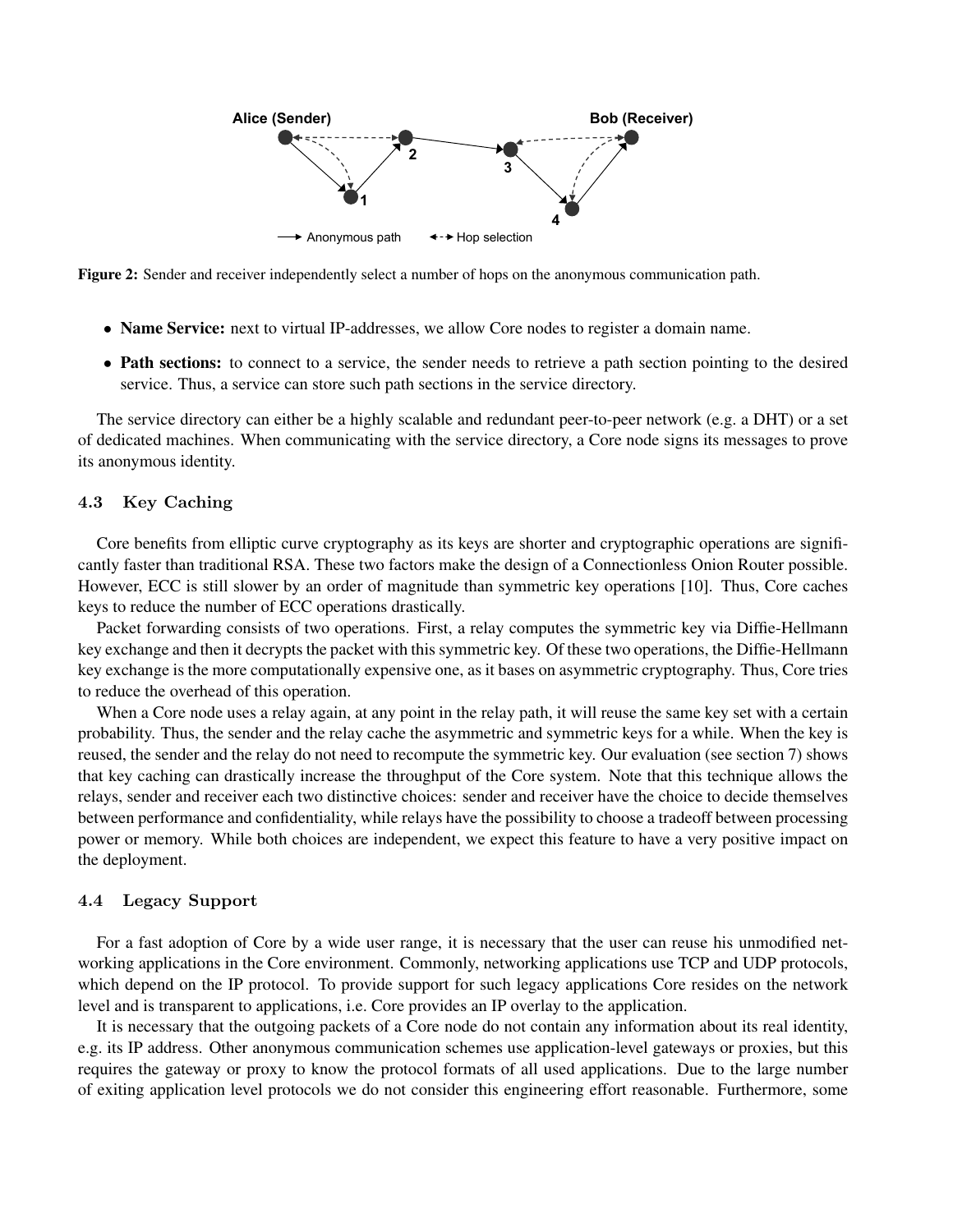

Figure 3: The virtual network interface enables transparent application support.

protocols are proprietary and their formats are not published. We address this problem by using an "anonymous communication stack" which is assigned an virtual IP address, e.g. 10.2.3.79 (see Fig. 3). The essence of this address virtualization technique is to abstract away any information about the identity of a node while remaining compatible with the IP addressing scheme and applications that depend on it.

We use the service directory (see section 4.2) to assign unique virtual IP addresses to each node. As an alternative, we discussed deriving the node's IP addresses from its public key. However, the IP address space is too small to avoid collisions which renders this approach infeasible.

## 4.5 Naming Service

For a seamless integration of existing applications, a name service is required. Users need a way to address anonymous services and to distinguish them from Internet-based ones.

Thus, we provide a name service, which is transparent to the existing Domain Name Service (DNS), in order to map between DNS requests and anonymous services. Thus, users can enter http://www.freespeech.anon into their web-browsers and connect to an anonymous service. When a .anon domain is queried, the system sends a DNS request in order to resolve this domain. Our scheme reroutes this request to the Core service directory and determines the virtual IP address and corresponding communication paths from the service directory. To distinguish between traditional domain names and the anonymous ones, we introduce new domain names, like .anon, as used in the previous example.

## 5 Core and Internet Services

In this section, we discuss how services can be deployed in the Core network. We distinguish two classes of services: (1) anonymous services and (2) exit points.

As Core is an IP overlay, a Core node can provide the same services as a server in the Internet. Thus, it can run a web server, ftp server, ssh, content distribution, or streaming services. Introducing the virtual .anon domain makes it very intuitive for the user to connect to an anonymous service.

Furthermore, a node can act as exit point. Exit points bridge between the Core network and the Internet itself. Therefore, a Core node can communicate anonymously to any Internet based service, for example a web-site, via an exit point. An exit point can provide access at two different protocol layers: (1) it can operate at the network level and act as NAT device or (2) it can operate at application level, for example as an HTTP-proxy. As Core operates is accessed from the applications via the virtual NIC, standard off-the-shelf http-proxies and NAT software can be used. Additionally, we allow the operator of an exit point to introduce their own exit policies by restricting protocol types, destinations, and consumed bandwidth.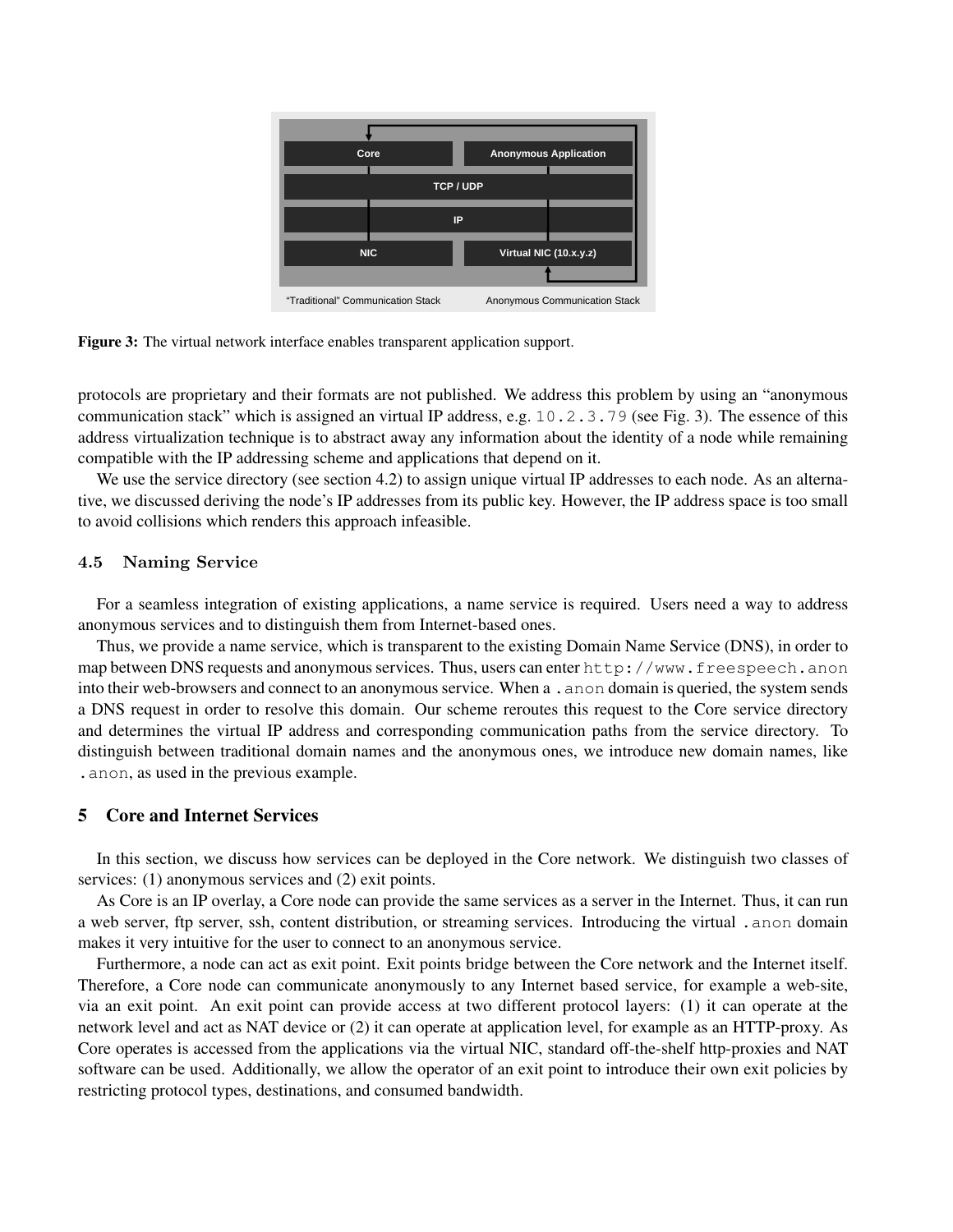

Figure 4: Seamless integration of existing applications into the anonymous communication scheme: in this example, Alice uses a web browser to request the site http://www.freespeech.anon from an anonymous web server.

Compared to many other existing anonymous communication schemes [8, 14], Core provides a seamless integration of anonymous services and exit points with the overall architecture.

#### 5.1 Communication Example

Connecting to a service in the Core architecture consists of two steps: (1) retrieving a path to the service and (2) communicating to the service itself (see fig. 4). In this section, we discuss these two steps in more detail. Let Alice connect to the service www.freespeech.anon and assume that Alice knows some Core nodes that can relay traffic for her.

Alice enters www.freespeech.anon into her web browser. As a result, the web browser sends a DNS query to resolve the domain name. In the network stack, the Core application intercepts all queries for the .anon domain and thereby ensures that the query does not leave the host and leaks information about Alice's intentions. Instead of communicating to a standard DNS server, the Core application queries – via a number of relay hosts – the service directory. From the directory, it retrieves the virtual IP address of www.freespeech.anon and some paths to it. After retrieving this information, the Core application sends a fake DNS reply back to Alice's web-browser. Next, the web-browser initiates a number of TCP connections to the web-site. As the destination address is a virtual IP address, packets are routed via the anonymous communication stack into the virtual NIC. Thus, the Core application relays them anonymously into the CORE network.

## 6 Analyzing Core's Security

In this section, we analyze the security of the proposed anonymous communication scheme. We present our threat model and discuss threats to anonymity and privacy.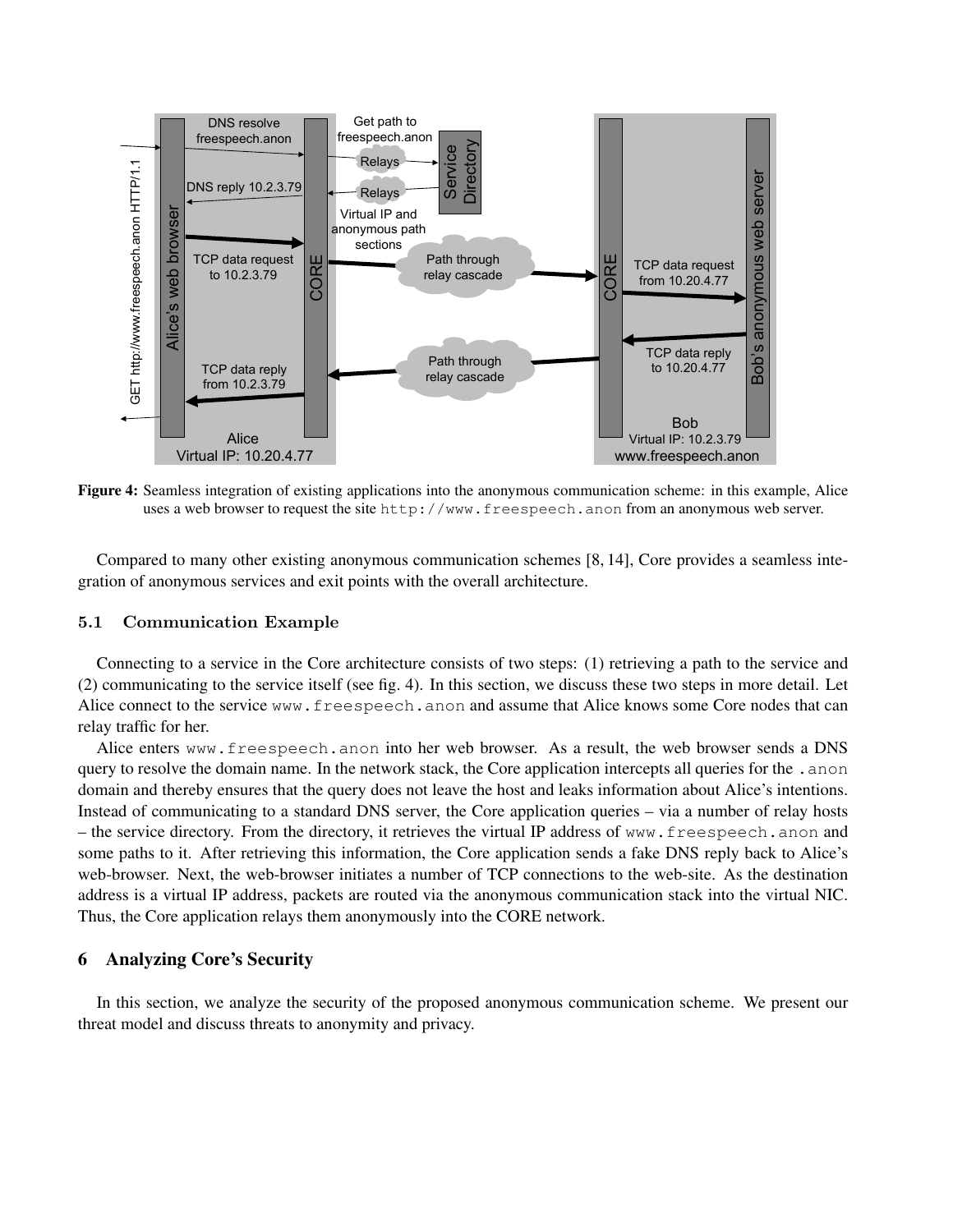### 6.1 Threat Model

Commonly, a global passive adversary is the assumed threat when analyzing theoretical anonymity designs. However, like all practical anonymous communication schemes that are scalable and enable low-latency communication, Core can not protect against such a strong adversary. Furthermore, similar to its predecessors, Core does not prevent (usually long-term) intersection attacks by local adversaries.

We assume a practical adversary which can:

- observe a limited part of the network
- participate in the Core network with a limited number of relays.
- participate actively by offering a service, e.g. running a web server.
- influence communications by generating, delaying, dropping, and modifying traffic content and patterns.

#### 6.2 Passive Attacks

In this class of attacks, the attacker does not actively participate in the Core network.

*Content observation:* as communication traffic is encrypted, its observation does not reveal content.

*Packet size correlation:* packet size correlation is not possible in Core, as all packets are padded to equal length. *Source / destination observation:* as traffic is relayed and packets do not include any information about the number of hops, the first hop can not decide solely from receiving a packet if its predecessor is the source or a relay of the packet. Similarly, the last relay can not determine whether it is the last hop.

*Packet counting:* in our usage scenario data rates and the amount of data are individual for a particular communication. Therefore, an observer could try to correlate this information to follow a flow through the network. However, as Core does not build tunnels through the network but sends each packet on a different path, intermediate nodes do not recognize the packets of one flow as such and, thus, can not count the packets of one flow.

When compared to the security provided by Tor, we see that Tor fails to provide security, if the first and last relay of a circuit work together to identify the originator of a data stream. This is not only true for accessing external ressources through the network, like e.g. accessing the WWW, but also for access to hidden services [13]. None of these attacks can be applied to Core, as the path is selected randomly for each packet, the attacker only sees a fraction of the traffic. Furthermore, it is recommended that Core nodes do not uniformly select first or last relays, but unevenly according to some statistical distribution. Serjantov and Murdoch propose to use an exponential distribution [15] in their work on anonymous remailers. As a consequence, the relays can not estimate the real amount of data that is sent or received. Such an approach is important when the amount relayed traffic is small, e.g. new nodes are only known by few nodes.

Core is also not susceptible to classical predecessor attacks [18] due to its onion routing, which distinguishes it from Crowds. Note that there are currently no research results on the impact of onion routing on this class of attacks.

*Pattern observation:* although traffic observation does neither reveal content nor sender and receiver, it may reveal patterns. The arguments here are similar to the arguments for the packet counting attack. First of all, we can state that flows are not sent over a constant path because each packet follows an individual, randomly selected path. Patterns are therefore heavily distorted by the different delays of the various paths. Compared to existing solutions, Core drastically reduces the possibility of application and data-specific patterns being revealed.

### 6.3 Active attacks

In this class of attacks, the adversary participates actively in the Core network.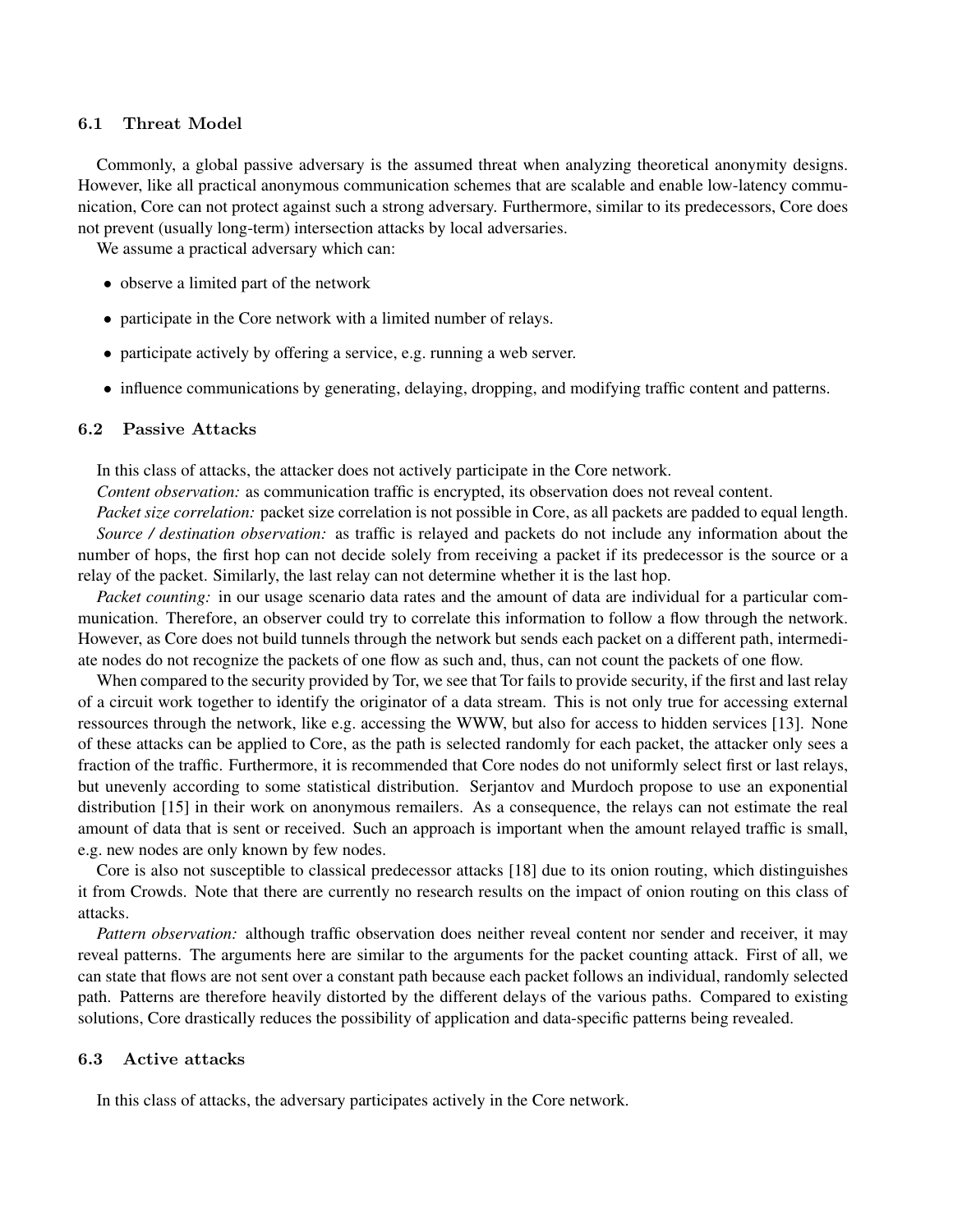*Controlling relays:* controlling multiple relays is probably the most dangerous attack. The multi-hop routing results in a high probability of a packet traversing at least one compromised hop. An attacker which owns all relays for a packet knows sender and receiver. However, a relay does not have any knowledge about its position in the relay path nor the path's length. Thus, the attacker must use statistical methods to determine the senderreceiver relationships. Such an attack is only possible with either many compromised relays or with long-term, high-volume communication relationships. To further mitigate this attack, nodes can select hops with diverse IP addresses for a path. The assumption is that it is difficult for an adversary to compromise nodes with addresses in different IP ranges [8].

Furthermore, nodes should not use long-lived identities, which is unnecessary for regular users of the system, who can easily use session-based identities. An exception are anonymous services, which have to be reached via their anonymous ID. An attacker could use multiple relays and active communication with a service to attack it. Methods a service could use to mitigate the attack are using location-diverse relays, having a set of (more) trusted relays, and non-static IP addresses for the service.

*Offer a service:* an adversary may offer an anonymous service. The service itself can not directly determine the user as she protects her identity with her own path. However, this attack could be used by an attacker to attract a particular set of senders to itself and its paths. This does not directly threaten the anonymity of the users, but could be used in combination with other attacks.

*Pattern insertion:* an attacker may insert a pattern into the network in order to find the pattern in other places of the network. As stated in the section about the passive pattern observation, such an attack is difficult in practice as flows are only visible at the true end points of a communication and thus patterns can only be flow specific if added directly at the end points. Furthermore, sending each message on a completely different path and each node relaying high amounts of traffic makes it harder to detect patterns than in other existing systems.

*Marking, tagging and replacing:* end-to-end encryption and integrity checks prevent attacks on marking, tagging, and replacing messages.

*Replay attacks:* replay attacks are addressed by frequent key changes as well as short time message hashing. Nodes store a hash of each relayed message over a certain amount of time. Incoming messages are hashed and only relayed when the hash has not been seen before.

#### 6.4 Attacks against the service directory

Most of the attacks against the service directory are denial of service attacks. An attacker could continuously request paths to a service and therefore make it inaccessible as paths can only be used once.

Other attacks include the impersonation of an anonymous ID. However, Core mitigates this attack by signing the communication with the service directory with an anonymous identity (see section 4.2).

### 6.5 Attacks by the service directory

When a nodes registers itself as relay at the service directory, it needs to reveal its IP-address – otherwise it cannot be used as relay. However, all other communication – including the assignment of virtual IP-addresses – with the service directory is done anonymously through the Core network (see section 4.2). Thus, the service directory cannot map a virtual IP-address to the actual IP-address of the corresponding node.

### 6.6 Forward Secrecy

Core does not support forward secrecy. Forward secrecy means that breaking a long-term secret, e.g. a private key, does not allow to decipher recorded messages as the derived shared keys cannot be computed. The Diffie-Helmann key exchange is the basis for adding forward secrecy to asymmetric cryptography. In Core however,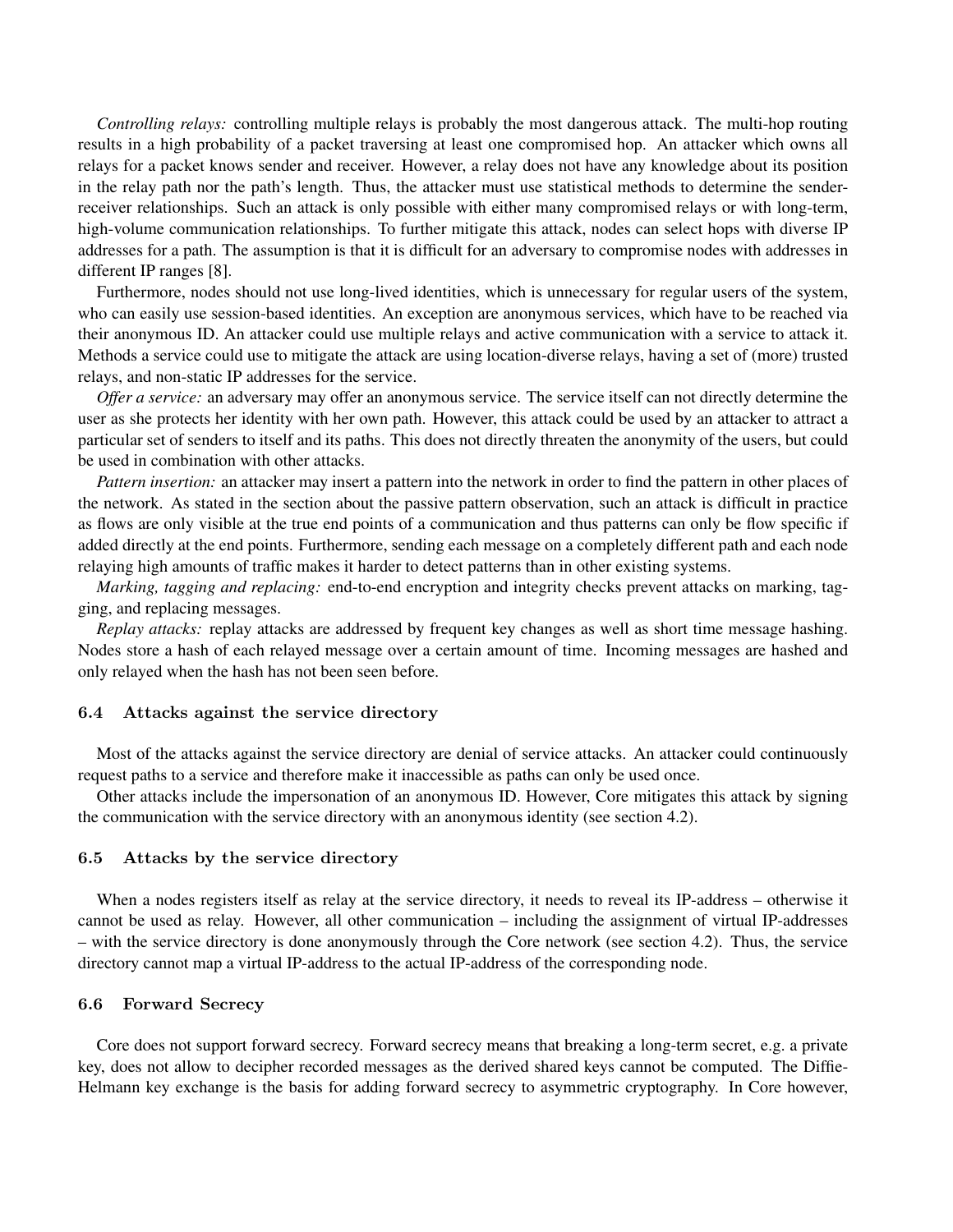the Diffie-Hellmann secrets are solely used as public / private key pairs. Thus, Core does not provide forward secrecy. Nonetheless, frequent key changes mitigate the danger of compromised keys. Additionally, asymmetric cryptography can be expected to be secure for several years.

## 6.7 Concluding the security analysis

Core is designed to prevent pattern analysis and packet counting attacks inside the network. It improves the anonymity in comparison to other systems for interactive near-real-time traffic in these crucial points. Important measures to achieve this anonymity in addition to the basic design idea are:

- path length unlimited and random
- uneven distribution of flows among first or last hop
- location/IP-diverse paths
- avoid long-lived identities

## 7 Evaluating the Core Architecture

In this section, we evaluate the proposed architecture. First, we introduce implementation details, and then present throughput measurements. Finally we discuss our ongoing work of deploying Core in the "wild".

Core, in contrast to existing anonymous near real-time communication schemes, relays each packet via a different path (Connectionless Onion Routing), which results in interesting implementation challenges:

- Bandwidth and performance overhead: when each packet is routed along a different path, no relay tunnel can be set up and no connection establishment is done. Therefore, no shared secrets can be bound to a tunnel. Instead, Core has to rely heavily on asymmetric cryptography, which is computationally expensive. Furthermore, as each hop through the mix cascade requires a key to be embedded in a packet's header, Core needs to deal with additional bandwidth overhead.
- Round-trip time variance: routing each packet along a different path results in a highly dynamic communication scheme. Some packets will be on routes with low round trip times due to proximity or low load while other packets will have high round trip times. This results in packets being delivered out of order at the final receiver. Since TCP misinterprets this out-of-order delivery as packet loss, its fast retransmission mechanism leads to additional packets and a decreased overall throughput.

## 7.1 Implementation

We implemented Core on Linux. A Core node consists of two parts: (1) the relay service and (2) the virtual network interface. For elliptic curve cryptography, we use the Sizzle code [9] which recently became part of the OpenSSL library.

To relay a packet in the Core network, it needs to contain information about the next relay on the path, e.g. its IP address and the port number. Furthermore, the packet needs to contain the key the decrypt all this information, i.e. to remove one layer of encryption.

IP address and port account for six bytes. With the 192 bit ECC key and one reserved byte, this information fits into a 32 byte header. Thus, Core's overhead is 32 bytes per relay, which we consider reasonable. Additionally, Core uses a cell size of 1000 bytes to further reduce the header overhead.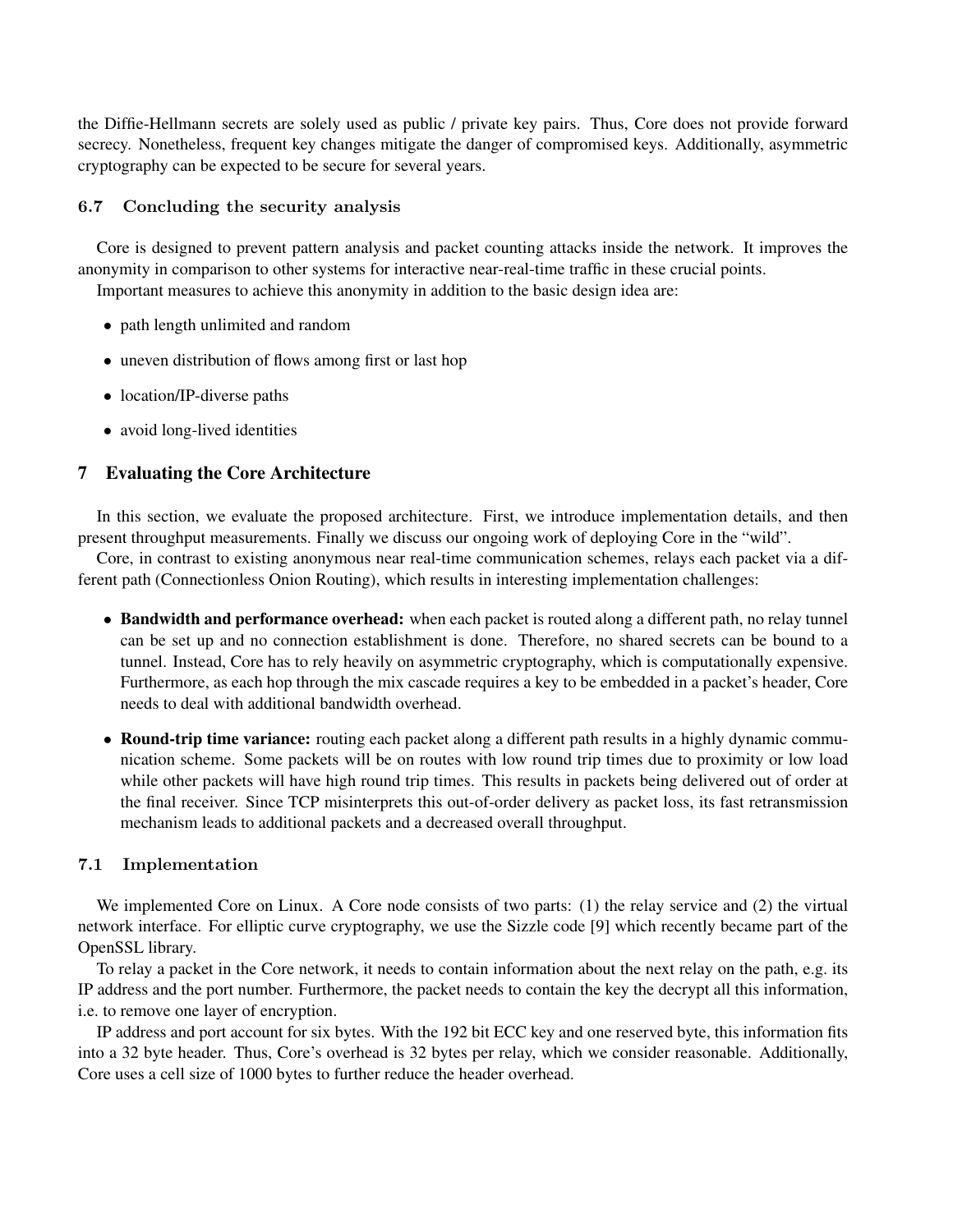

Figure 5: Key caching allows a throughput of up to 2.5 MBit/s.

#### 7.2 Performance

We deployed Core on our test network which consists of eight Linux hosts (5x Pentium IV 2.2 GHz, 3x Xeon 2.8 GHz) running Fedora Core 4, interconnected by a 100 MBit/s network.

Each host acts as relay and one of the hosts offers an anonymous service. Another one communicates to this service via TCP. For the evaluation, sender and receiver use three relays each, resulting in a total of eight hops. The overlay throughput, i.e. the net throughput that an application running on top of the Core overlay can use, is depicted in figure 5. The evaluation shows that key caching can drastically speed up the throughput of Core as it reduces the need for asymmetric cryptography. When making full use of key caching, the throughput reaches 2.5 MBit/s. Furthermore, our measurements show, that the throughput is limited by the two factors: (1) a large number of TCP retransmission which are caused by the high round trip time varience and (2) CPU processing performance, where the cryptographic operations mainly cause the processing load.

#### 7.3 Core in the Wild

Currently, we are deploying Core in the wild on PlanetLab [1] hosts all over the world. Running a TCP stream over the Core overlay on PlanetLab is challenging. Due to the high CPU load and bandwidth utilization of the PlanetLab nodes [16], many packets are dropped. The ones that successfully make their way through the overlay have round trip times up to several seconds, while others are routed on a fast path and reach their destination in less than a second. As a result, TCP interprets this out-of-order delivery as packet loss and causes fast retransmissions, which further decrease the performance.

We evaluated that (1) packet play-out smoothing to limit out-of-order delivery and (2) per-hop acknowledgements reduce packet loss and thereby increase TCP performance. Nonetheless, it can be said that TCP was not designed to cope efficiently with such dynamic overlays and round trip times. Currently, we are focusing on the design and implementation of a flow control algorithm that can cope with such highly dynamic systems and provide high troughputs.

### 8 Future Work and Conclusion

In this paper, we present a novel approach to anonymous Internet communication: Connectionless Onion Routing. Core routes each packet along a different path in an IP overlay. Compared to existing Onion Routers, Core is not susceptible to pattern-based attacks. Its transparent architecture and name service allows a seamless integration of existing applications without changes to the applications or communication protocols. Core is implemented